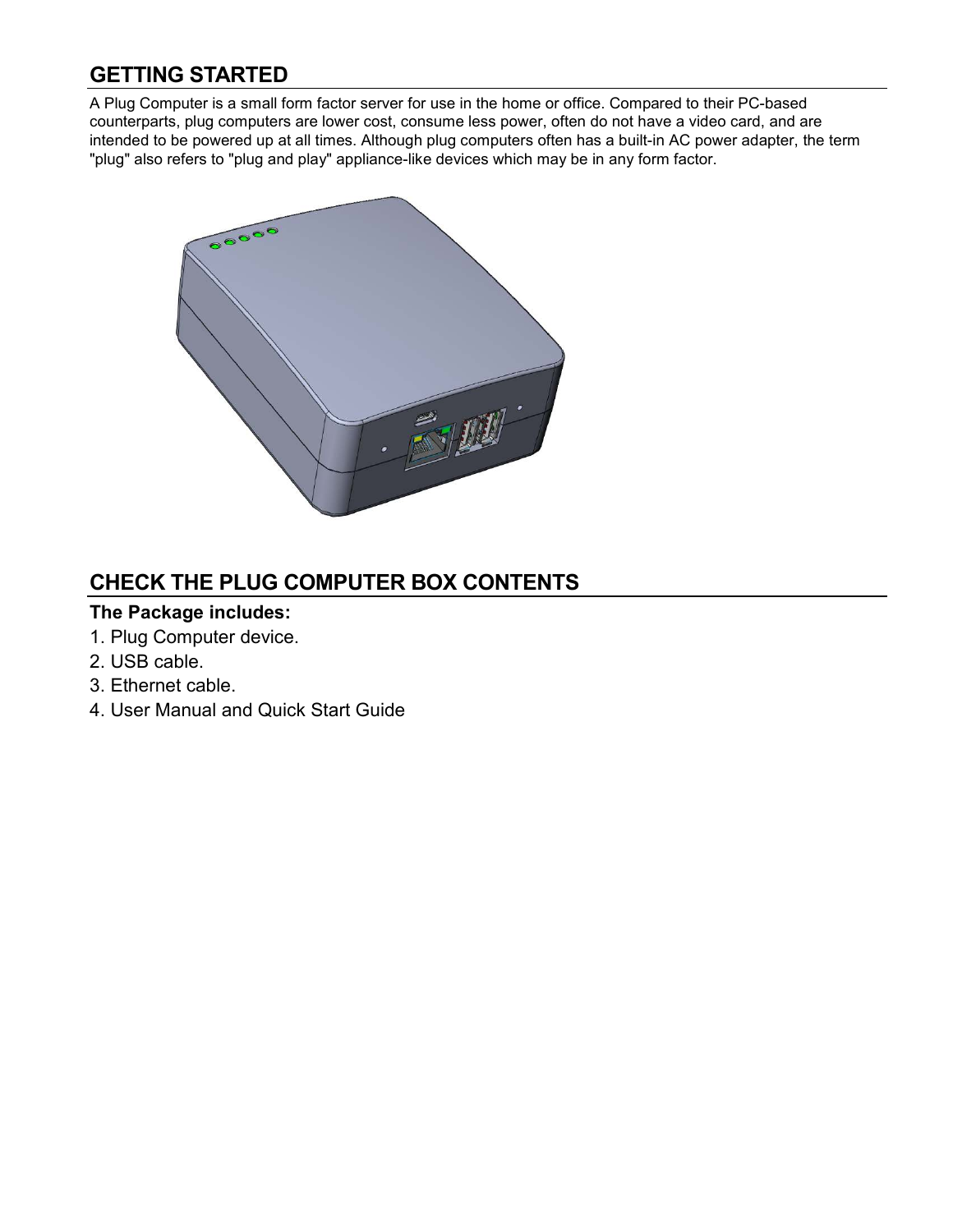# **BUTTONS, CONNECTORS AND LEDS**



**Figure 1: Some Features may not be included in your Plug model**

| <b>Ethernet port:</b>                | For Ethernet LAN cable                                            |
|--------------------------------------|-------------------------------------------------------------------|
| USB port:                            | For other USB 2.0 device                                          |
| <b>SDK port:</b>                     | SDK Console port (Development Kit Version)                        |
| <b>Factory reset button:</b>         | Full restore to its factory setting (if applicable to your model) |
| <b>Power reset button:</b>           | System reboot (if applicable to your model)                       |
| <b>Wi-Fi Protected Setup button:</b> | Push 'n' Connect Button for WPS                                   |
| <b>Z-Wave pairing button:</b>        | Pairing with Z-Wave device (or as assigned by Software Developer) |
| Power LED:                           | Illuminates RED on power up                                       |
| <b>Ethernet LED:</b>                 | Indicates operation state on LAN                                  |
| Wireless LED:                        | Indicates operation state on WLAN                                 |
| Z-Wave LED:                          | Indicates connection on Z-Wave (FCC ID: V8MTS300ZW)               |
| <b>Status LED:</b>                   | Indicates state of operation of Plug Computer                     |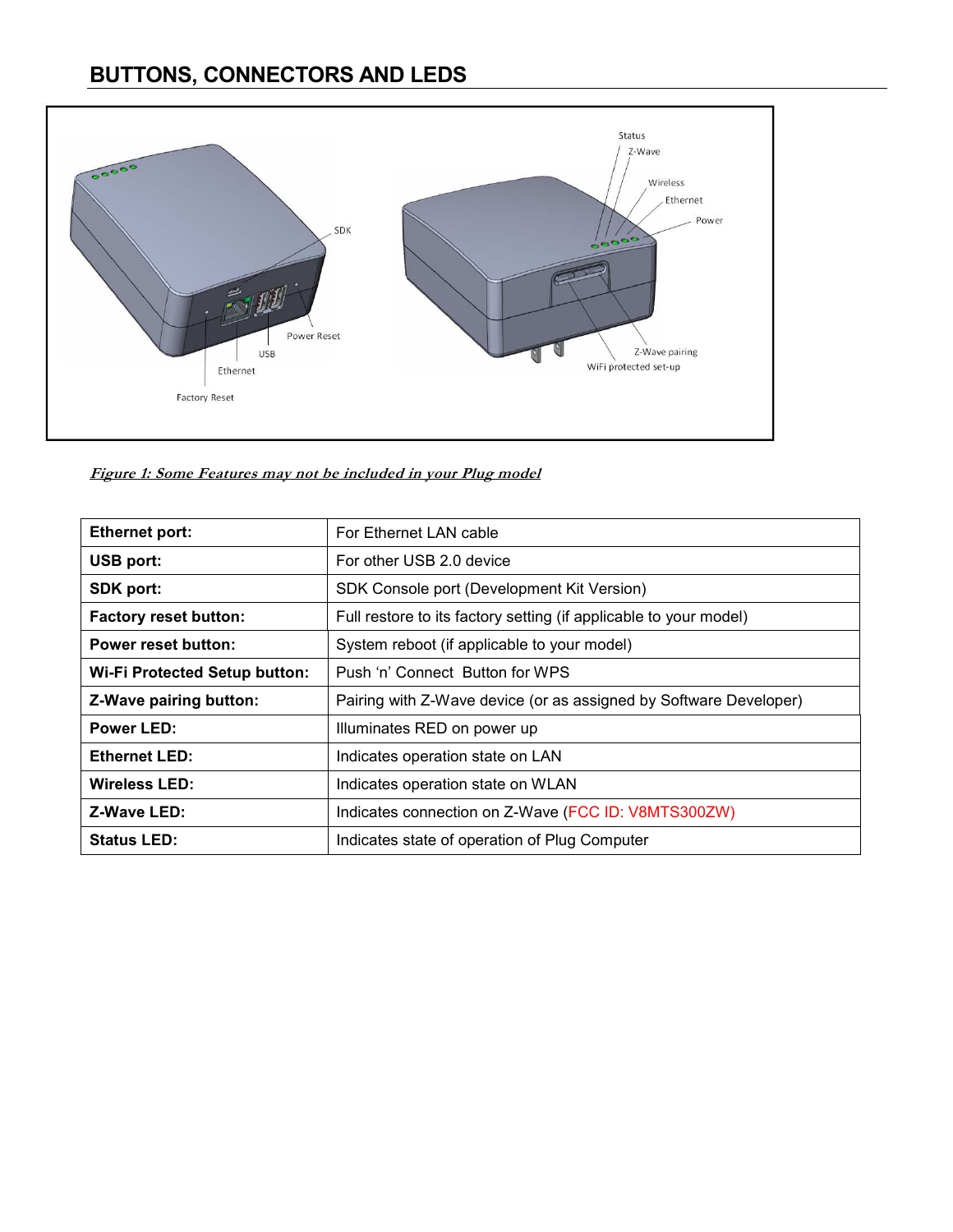

Plug Computer is provided with interchangeable plug connector to support country-specific electrical sockets (US, EU and UK). Plug is factory-configured to its appropriate destination (e.g., in case of USA, the 2-pin connector). Insert or remove it as shown above.

# **CONNECT TO THE DEVICE AND ROUTER**



- Plug one end of the Ethernet cable to the PlugComputer Ethernet port
- Step? Plug the other end of the Ethernet cable into the LAN port on the back of your Home Network Router
	- Now plug the PlugComputer into a  $Step 2$ power outlet.





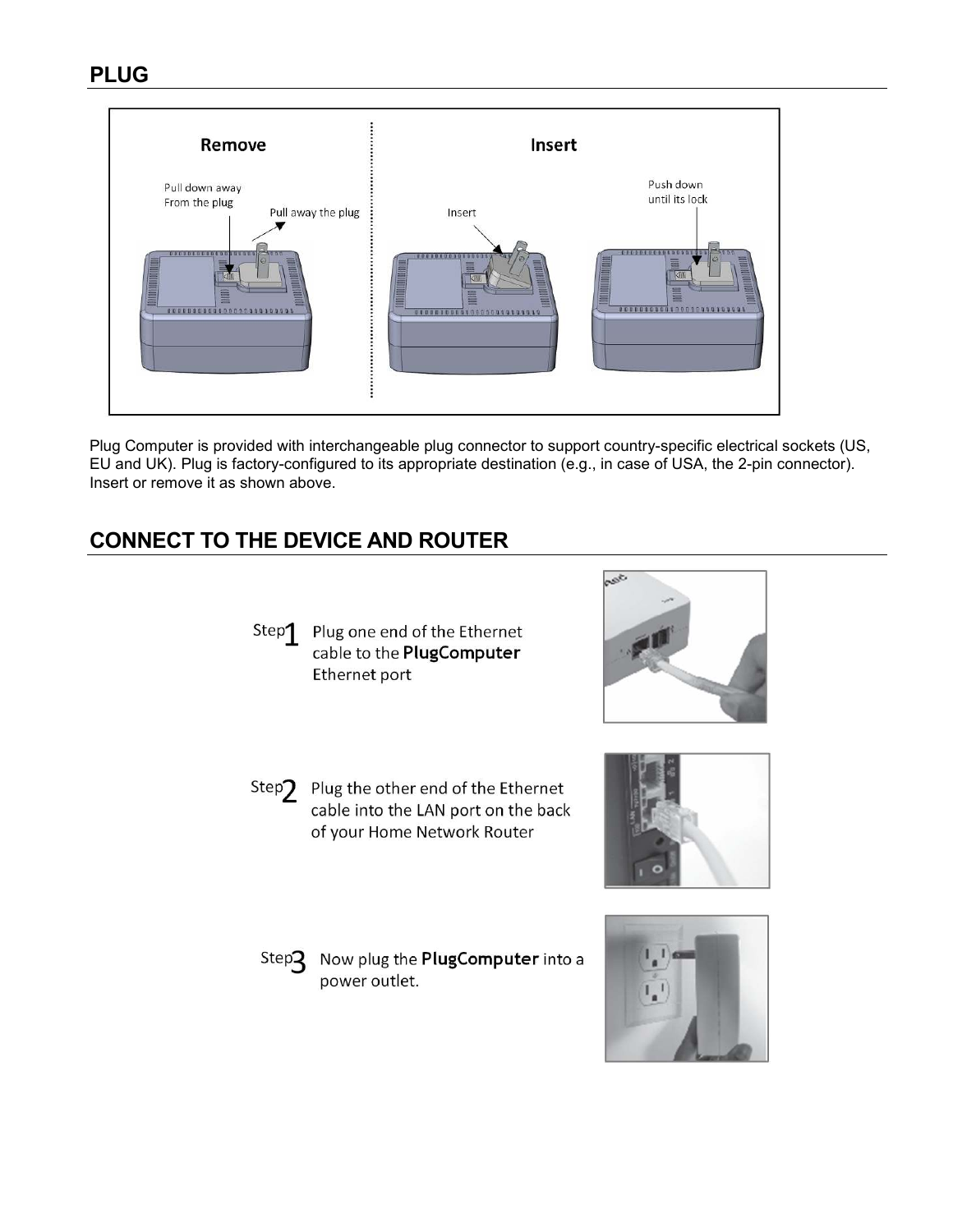## **INTERPRET LED ACTIVITY**

Power  $00000$ Power On Make sure the Power LED Light on the PlugComputer Is SOLID Green Ethernet  $00000$ **Ethernet Connected** Your Ethernet LED light is Green If the Ethernet Cable is connected.

## **FCC WARNING**

The equipment described in this guide has been tested and found compliant with the limits for a Class B digital device, pursuant to Part 15 of the FCC rules. harmful interference when the equipment is operated in a commercial environment. This equipment generates, uses, and can radiate radio frequency energy and if not installed and used in accordance with the instruction manual, may cause harmful interference to radio communications.

**However, there is no guarantee that interference will not** 

**occur in a particular installation. If this equipment does cause harmful interference to radio or television reception,** 

**which can be determined by turning the equipment off and on, the user is encouraged to try to correct the interference by one or more of the following measures:** 

**-Reorient or relocate the receiving antenna.** 

**-Increase the separation between the equipment and receiver.** 

**-Connect the equipment into an outlet on a circuit different from that to which the receiver is connected.** 

**-Consult the dealer or an experienced radio/TV technician for help.** 

Operation of this equipment in a residential area is likely to cause harmful interference, in which case the user will be required to correct the interference at his/her own expense.

1) "IMPORTANT SAFETY INSTRUCTIONS - SAVE THESE INSTRUCTIONS DANGER - TO REDUCE THE RISK OF FIRE OR ELECTRIC SHOCK **CAREFULLY FOLLOW THESE INSTRUCTIONS"** 

2) "For connection to a supply not in the U.S.A., use an attachment plug adapter of the proper configuration for the power outlet."



AC Powered products: importatnt Safety Information CAUTION ELECTRIC SHOCK HAZARD

Install in accordance with manufacturer"s instructions.